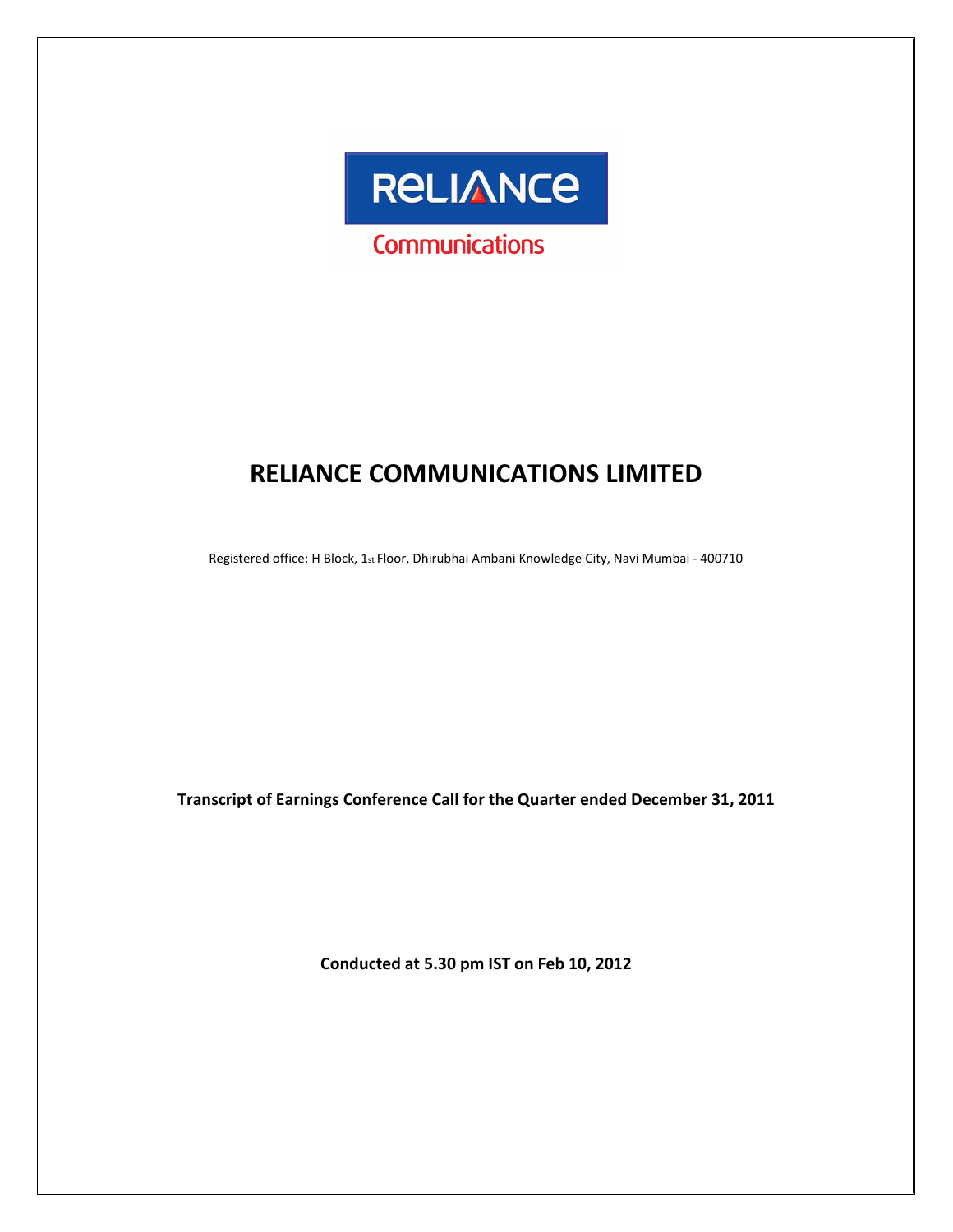# Operator:

Thank you for standing by and welcome to Reliance Communications' global earnings conference call on the Reliance Audio Conferencing platform.

This is Sunita, the moderator for this conference.

At this time, all the participants are in listen-only mode. There will be a presentation followed by a question and answer session at which time if you wish to ask a question, please press \*1 on your telephone. Please be advised, this conference is being recorded today.

Today, we have the senior management from Reliance Communications namely Mr. Punit Garg, Mr. Shamik Das, Mr. Sanjay Behl, Mr. Arvind Narang, Mr. Hasit Shukla and Mr. Suresh Rangachar.

The call will begin with some key observations by Mr. Punit Garg followed by a question and answer session. I must remind you that the overview and discussions today may include some forward-looking statements that must be viewed in conjunction with the risks that the company faces.

I hand over the call now to Mr. Punit Garg. Thank you.

# Punit Garg:

Thank you, Sunita.

It is a great pleasure to welcome all of you to this earnings call to discuss Reliance Communications' financial performance for the quarter ended December 31st 2011.

Let me start by sharing the key highlights for the quarter:

- 1. Revenue: RCOM wireless revenue stood at Rs. 4,447 crore, as against Rs. 4,417 crore in Q2, up by 0.7%
	- RPM: RPM stood steady at a solid 44.6 paisa per minute
	- EBIDTA: RCOM consolidated EBIDTA margin at 31.9%, amongst the highest in the industry
- 2. Free Cash Flow and debt management: RCOM continues to be Free Cash Flow positive in this quarter and this financial year would be the first full year of free-cashflow positive.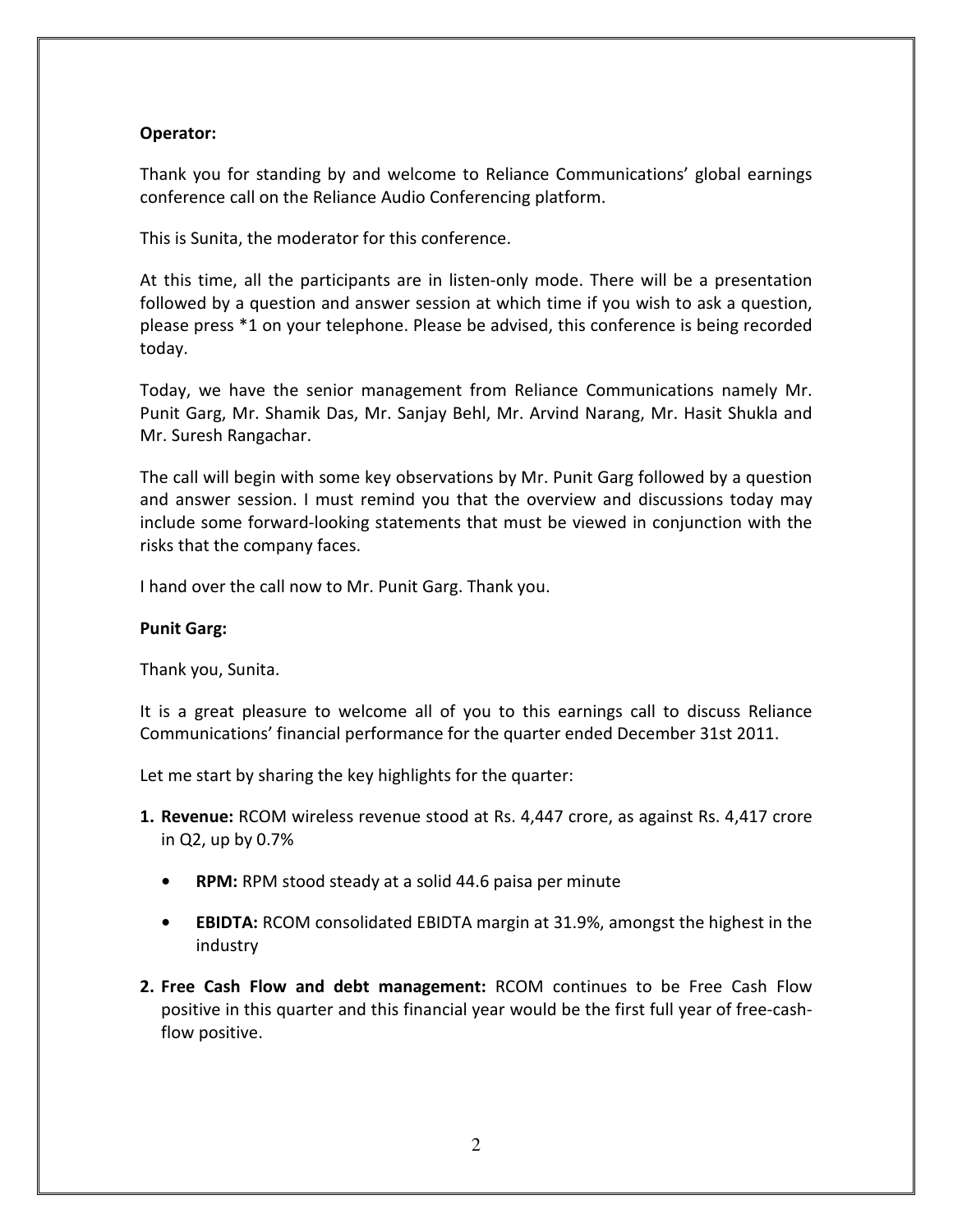- $\triangleright$  All major projects have been implemented and peak capex is behind us. All future Capex requirements are only incremental and focused on network quality, capacity, enterprise data center and wireless data growth
- $\triangleright$  During the quarter, RCOM tied-up refinancing for redemption of outstanding FCCBs of USD 1.18 Billion, which is due on March 01, 2012. This refinancing is provided by Industrial and Commercial Bank of China Ltd (ICBC), China Development Bank Corporation (CDB) and Export Import Bank of China (EXIM) and other banks at an attractive interest cost of about 5%. The Company is also going to benefit from extended Loan Maturity of 7 years. This is the largest refinancing in history of FCCBs by any Indian Corporate.
- $\triangleright$  Our aim is to reduce debt significantly by March, 2013.
- **3. 150 Mn. Subscriber Mark:** This quarter we have achieved 150 Mn. subscriber mark and continue to remain 4th largest wireless operator in the World in terms of single country subscriber base.

# Financial Performance:

Now, I would like to share some of the key highlights of the financial performance during the quarter:

- Consolidated Revenue at Rs. 5,052 crore against Rs. 5,040 crore (q-o-q)
- EBIDTA at Rs. 1,611 crore against Rs. 1,605 crore (q-o-q)
- EBIDTA margin at 31.9% is one of the highest in the industry
- Net profit of Rs. 186 crore, against Rs. 252 crore (q-o-q)
- On the capex front, we have spent Rs. 355 crore during Q3.

Let me now brief you on some of the initiatives taken by RCOM, which will have positive impact on RCOM's performance going forward:

1. Wire Free India: We continue to rapidly execute our 'Wire-free India' vision. We have remained committed to put accelerated efforts in enabling wireless broadband across India. We have expanded our HSD Network and have quality HSD coverage in almost 1,000 towns up from 65 towns almost one year back.

The presence of 3G in 333 towns in 13 circles (including Delhi, Mumbai and Kolkata), along with the rapidly expanding High –speed CDMA data network, makes RCOM the only nationwide private operator to offer seamless Wireless Broadband experience in over 1300 top towns across the country as of December 31, 2011 including key metros.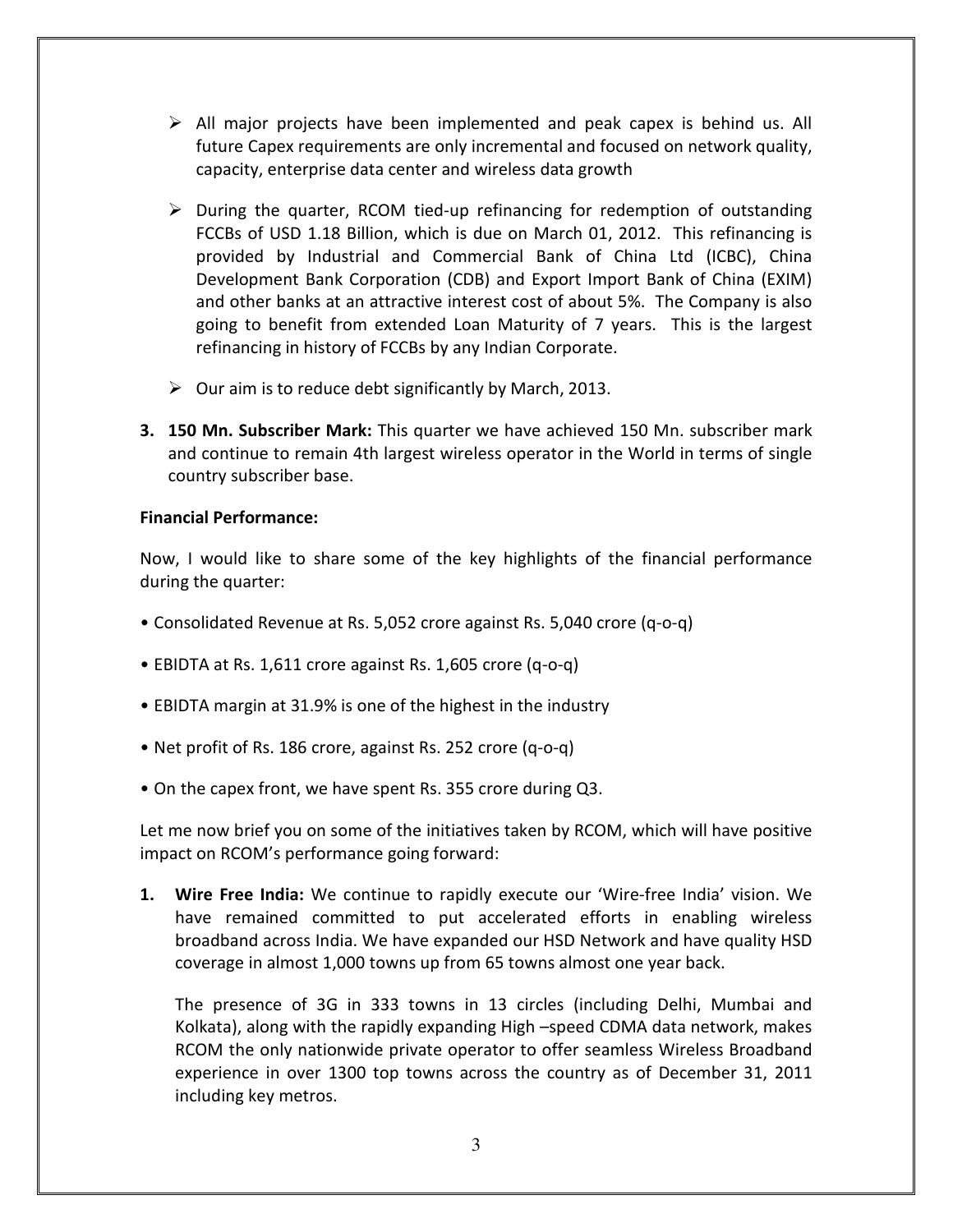Combine this with our extensive 1X Data presence offering high quality internet connectivity in 20,000 towns; it positions RCOM extremely well to take advantage of the rapid increase in data consumption across the country and enabling our vision of a 'Wire Free India'. We currently serve ~ 2.8 Mn 3G active customers on our High Speed Broadband network, highest in the industry.

- 2. Reliance Communications has always been a pioneer in innovating and re-inventing the telecom ecosystem in the country. In our endeavor to provide unique value propositions to our customers, we launched a true value based product "Mera Plan" across India on both GSM and CDMA platforms. This superior product will provide most competitive local call tariffs to meet the unmet demands of high local call users. While providing value for money to the consumer, this plan is an effort to make RCOM's SIM as a primary SIM in the present multi SIM environment and reduce value churn from existing and new RCOM customers. With this, we intend to increase the realization per customer, build a strong on-net community and increase customer stickiness to RCOM network.
- 3. The market is witnessing an explosive growth in the Tab market and embracing the roaring success of the Reliance 3G Tab, we have hit the sweet spot with a terrific combination of a fully loaded Tablet and a bundled offer to further enhance value and customer experience for our 3G customers. Having won accolades and received rave reviews from customers, the Reliance 3G Tab took the market by storm with its aggressive price of Rs. 12,999 for a fully loaded tablet bundled with attractive data plans.
- 4. During the quarter, Reliance Globalcom has set up world's first global Mediterranean Gateway and Hub at Cyprus in Europe with the Next Generation submarine HAWK cable system. This will enable US and European Multinationals seeking high speed access to Asia and Middle East. This is going to provide connectivity to the fastest growing 3G / 4G markets of India, Middle East and Asia covering 60% of world population to Europe. This is only private cable system with end to end, metro to metro connectivity directly from India and Middle East to Europe with unmatched reliability on 3-diverse cable systems: FEA, FALCON and HAWK.

# Industry Highlights

During the first three quarters of FY12, the industry saw subdued competitive intensity as far as tariffs are concerned and tariff hikes in the recent past by almost all the incumbents is a reflection of the abating competitive pressure on pricing. As mentioned earlier, we have also revised tariffs upwards in both GSM and CDMA owing to inflationary pressures on cost. This will certainly help the industry in achieving pricing stability and improving the revenue growth trajectory.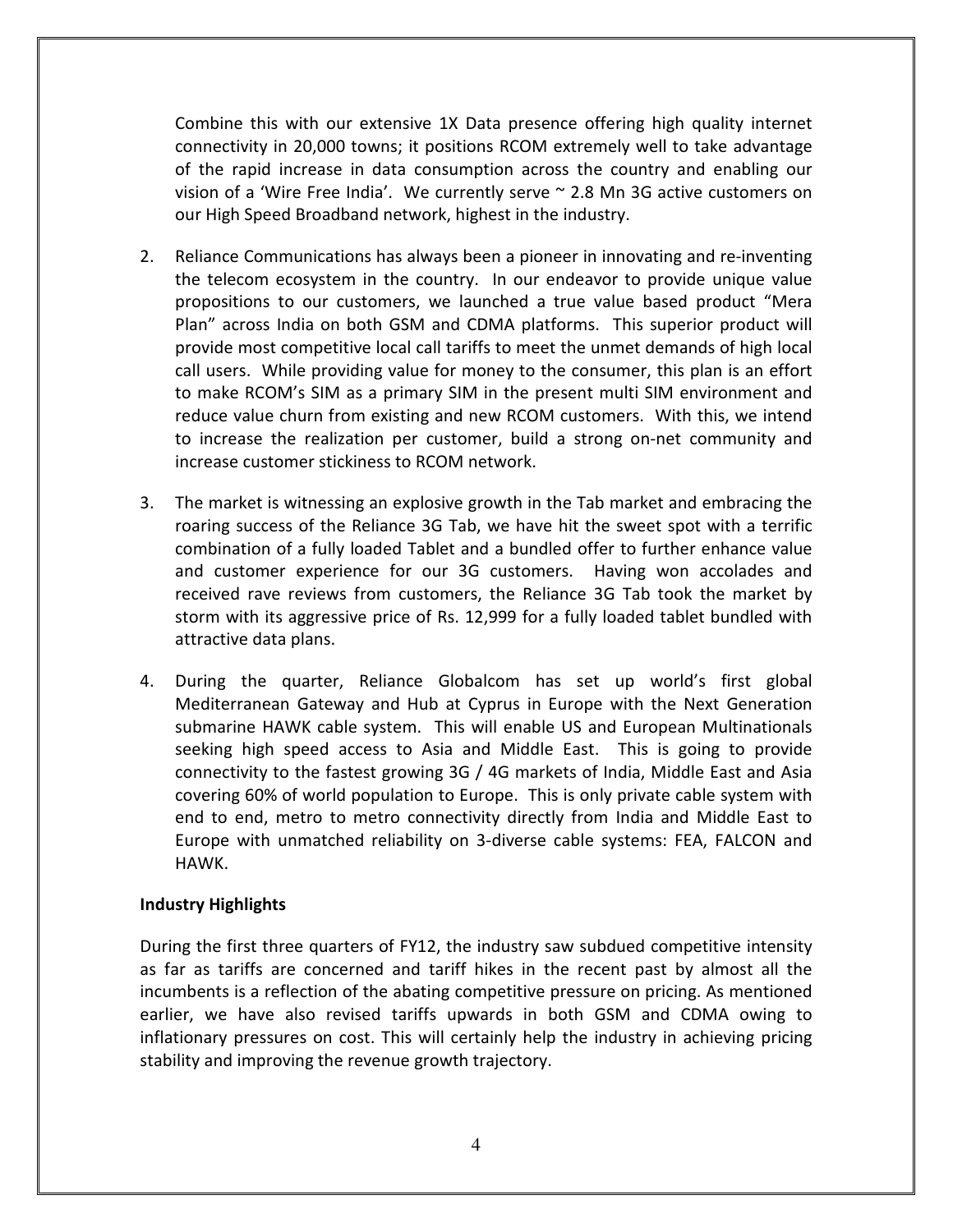Overall, in the 3rd quarter, the new subscriber acquisitions have slowed down for the Industry. The industry added 20.77 million wireless subscribers as compared to 22.47 million in Q2 and 40.23 million in Q1 of FY12. The total wireless subscriber base as on 31st December 2011 stands at 889 million.

For RCOM also, subscriber acquisitions have been in-line with the industry in the third quarter. We added 2.99 million subscribers in the quarter. RCOM's total subscriber base stands at over 150 million, maintaining a share of 17% of total customers.

# Regulatory Developments

Last week, honorable Supreme Court pronounced its judgment cancelling 122 licenses issued after 10th January, 2008. RCOM's licenses are not affected by this judgment as they were all issued in 2001 or prior.

# Let me now share with you the financial and operational performance of our wireless business.

- Wireless revenue for the quarter stands at Rs. 4,447 crore, against Rs. 4,417 crore in Q2, up by 0.7%
- EBIDTA stands at Rs. 1,182 crore against Rs. 1,176 crore
- Our RPM stood at healthy 44.6 paisa, we have successfully arrested decline in RPM for the last 8 consecutive quarters amidst increasing competition, driven by focus on the 'quality of operations' and recent tariff increase
- We have continued our increased focus on data: we now provide high speed data coverage in over 1,300 towns
- We serve ~ 2.8 Mn 3G active customers through our high speed data network.
- With this footprint and superior quality network, RCOM leads the 3G data market space and would continue to drive this consistently.

For the last 9 quarters, the focus has been to build Quality of Operations through initiatives focused on segmentation and cluster level profitability. As shared with you during the previous few quarters, we continue to remain focused on 'paid minutes'. The focus on driving a 'quality portfolio' driven by increase in non-voice services has continued. Our non-voice revenue contribution to overall revenues is over 20% and amongst the highest in the industry, we target to double the contribution from nonvoice in the next 2 - 3 years.

We continued with the discipline of not inducing "free minutes "or FAT, as a result our RPM has remained healthy at 44.6 paisa/minute. We have further cleaned up our non profitable products and tightened acquisition norms to ensure higher retention post 90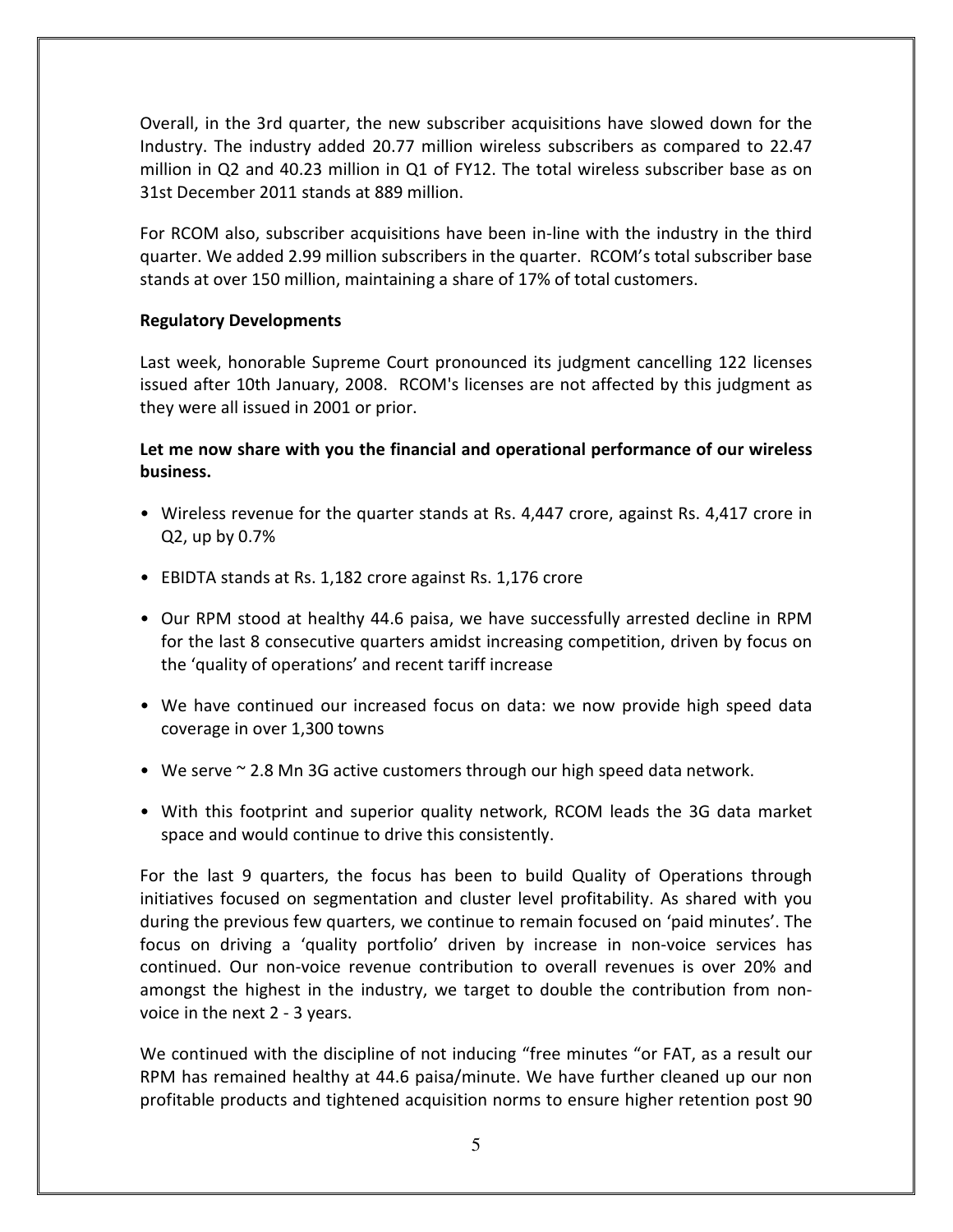days and deliver better customer lifecycle value. Building the on-net community remains a key focus area. Arresting the decline in CDMA business is a special focus area for RCOM and various programs/initiatives have been lined up for the same. We believe that these initiatives will help RCOM drive profitable growth.

RCOM is clearly focused on building a 'healthy portfolio mix', through driving profitable Data and VAS businesses thereby future proofing the business against voice led growth alone. This is in line with the trends in the Global telecom markets of building a 'strong portfolio mix'. Both these segments of Data and VAS are growing at a healthy double digit rate. We will continue to provide differential and superior 3G experience to customers through our large and superior 3G footprint with speeds upto 28 Mbps.

We have already seen tangible evidence of accelerating mobile data adoption where consumers and business customers are seizing the benefits of fast, reliable mobile data networks using smartphones and other mobile data devices such as Tablets. As mentioned earlier, the 3G R Tab launched in the last quarter has received great response and to carry forward our impetus on "Wirefree India", we plan to launch the CDMA Tab in the near future.

# Let me now cover the non-wireless businesses

In our Global Enterprise Business Unit, we achieved revenue of Rs. 2,352 crores as compared to Rs. 2,335 crore in Q2, a growth of 0.7% and maintained EBITDA of Rs. 569 crores for the Quarter ending December 31, 2011.

# Carrier Business

Second quarter witnessed strong growth in Carrier business's sales order booking as well as revenue. We have booked sales orders of Rs 512 crores in Q3 FY 2011-12 which are 15% higher than the sales orders signed in Q2. The increase is driven by robust demand in Europe, Middle East and Asia. We have recently upgraded our FEA (FLAG Europe Asia) and FALCON cable system to add around 1 Tbps of capacity overall across different segments to meet the growing demand of capacity in the Middle East and Asia.

The International Voice segment continued its robust growth; traffic has grown 17% in Q3 on YoY basis.

In the National Long Distance business, we signed orders of more than Rs 117 crore primarily from Bandwidth sales to private service providers.

# Enterprise Business

In India, USA and Europe, we have received sales orders of over Rs 417 crores in Q3 FY2011-12. Our QoQ success in the government vertical continued as we bagged order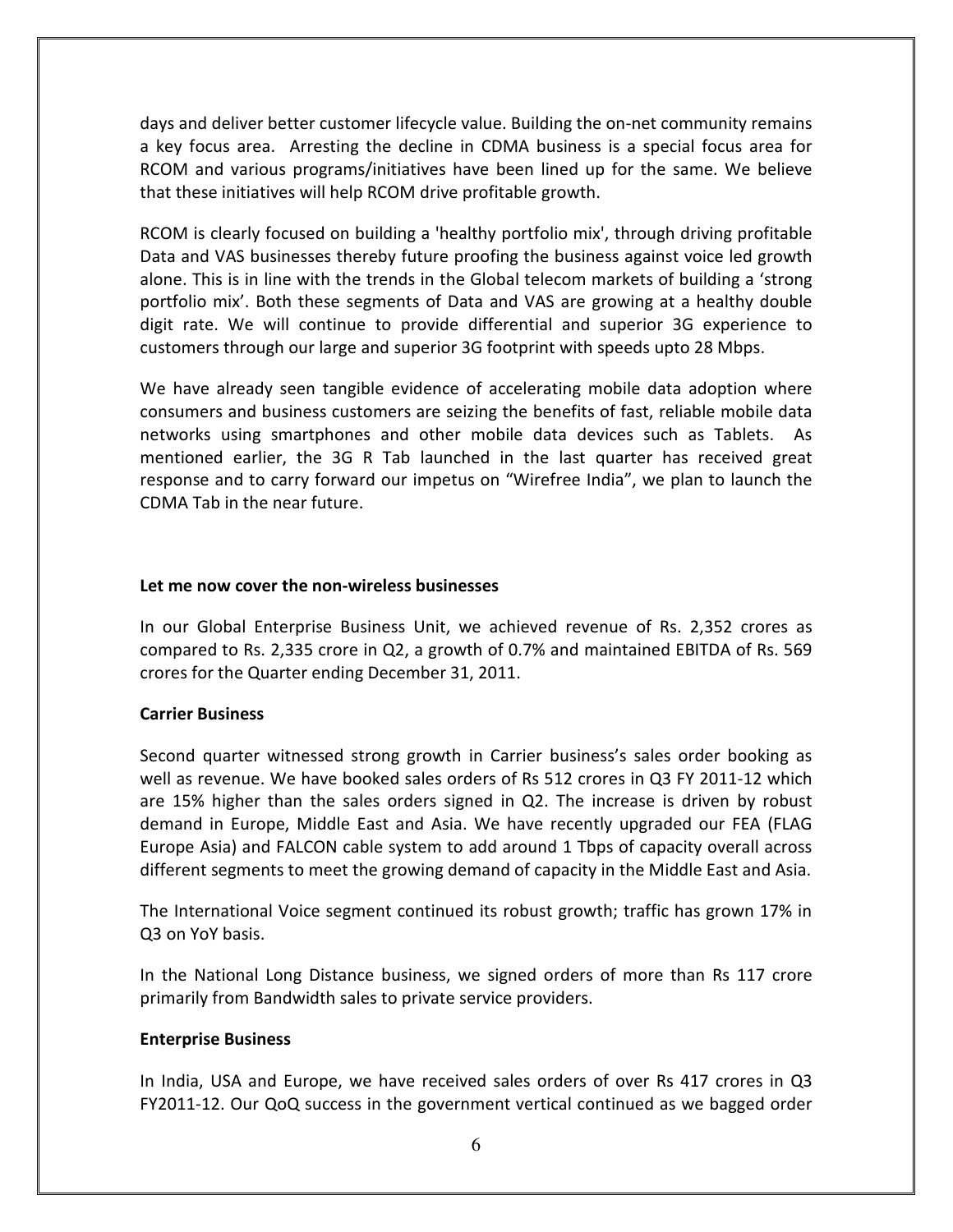to provide IDC, VPN and Leased line services to Manipur State IDC, Syndicate bank, National Payment council of India and South India Bank among other orders. We have acquired several other new logos in the Enterprise space notable being (i) largest banking group of UK (ii) One of the world's leading engineering, architecture and environmental consulting company (iii) a full-service, international law firm with offices in the United States, Europe, the Middle East and Asia (iv) US largest innovative solutions provider for elastomers and thermoplastics.

We expect strong and continued growth in the Carrier and Enterprise space from both India and outside India. A strong sales pipeline in the carrier business driven by an increasing demand of bandwidth in Europe, Middle East and Asia will drive top line and profitability. India business will continue to focus on winning key orders and projects in its key verticals, the Government and Financial services.

# To summarise:

- 1. We are at the forefront of creating "Wire-free India" by offering seamless wireless broadband experience in over 1,300 towns across the country. With more than 20% of our revenues coming from non-voice, we are the largest data player in the country. We target to double the contribution from non-voice in the next 2 - 3 years.
- 2. We are driving growth of paid minutes and have maintained a healthy RPM
- 3. Maintaining healthy trend in our Global Enterprise business backed by robust demand for bandwidth, managed services and enterprise outsourcing
- 4. We continue to deliver strong margins at 31.9% EBIDTA and are FCF positive for the quarter and will be FCF positive for the year.

To conclude my initial comments, I would like to say that we will continue to strive for innovation in order to offer unique value proposition to our customers in terms of product portfolio, bundled tariff plans, network experience and customer service.

Thank you.

And I would now like to hand you back for the Q&As.

# Moderator:

Thank you sir. We will open the call for Q&A. We request all of you to focus on key strategic and business issues. We also request each participant not to ask more than two questions and provide an opportunity to other participants to interact with the management. Participants now if you wish to ask any question please press \* and 1 on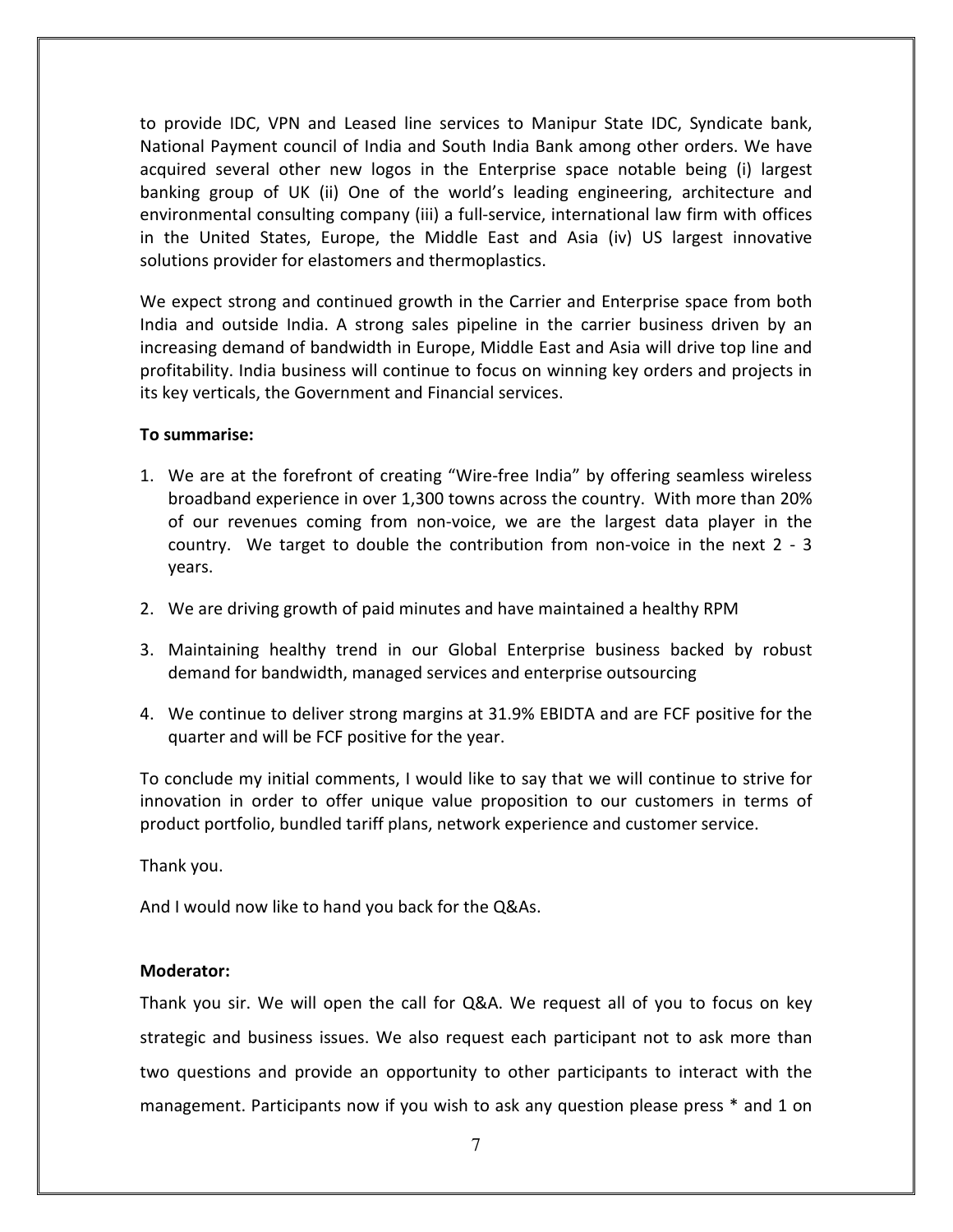your telephone keypad and wait for your name to be announced. The first question we have Srinivas Rao from Deutsche Bank, you may go ahead please.

#### Srinivas Rao:

Thank you sir. I have one question regarding the wireless business. The minutes growth has probably been lower than what we have been generally expecting. Please throw some light on that. Also, your RPM has been stable over last many quarters. I have two questions on this. One, what is the outlook for growth in minutes? And second, given the tariff hikes which RCOM has followed, can we see the impact of that over the next 2 to 3 quarters?

#### Shamik Das:

We have steady and healthy, close to 100 billion minutes in this quarter and as we have already mentioned in last few quarters, we are concentrating on profitable portfolio mix and paid minutes. Our business is generating an RPM of 44.6 paisa per minute and we have added about 3 million customers this quarter. We have an aggressive plan to explore the market further especially in our new GSM circles which we had successfully launched around 2009. Hence we will see the minutes growing over a period of time but, our concentration will continue to be on paid minutes to deliver stable RPM.

#### Srinivas Rao:

Thank you sir.

## Moderator:

Thank you sir. Next question we have from Gaurav Malhotra from Citigroup. You may go ahead please.

# Gaurav Malhotra:

Please explain us the sharp jump in finance charges?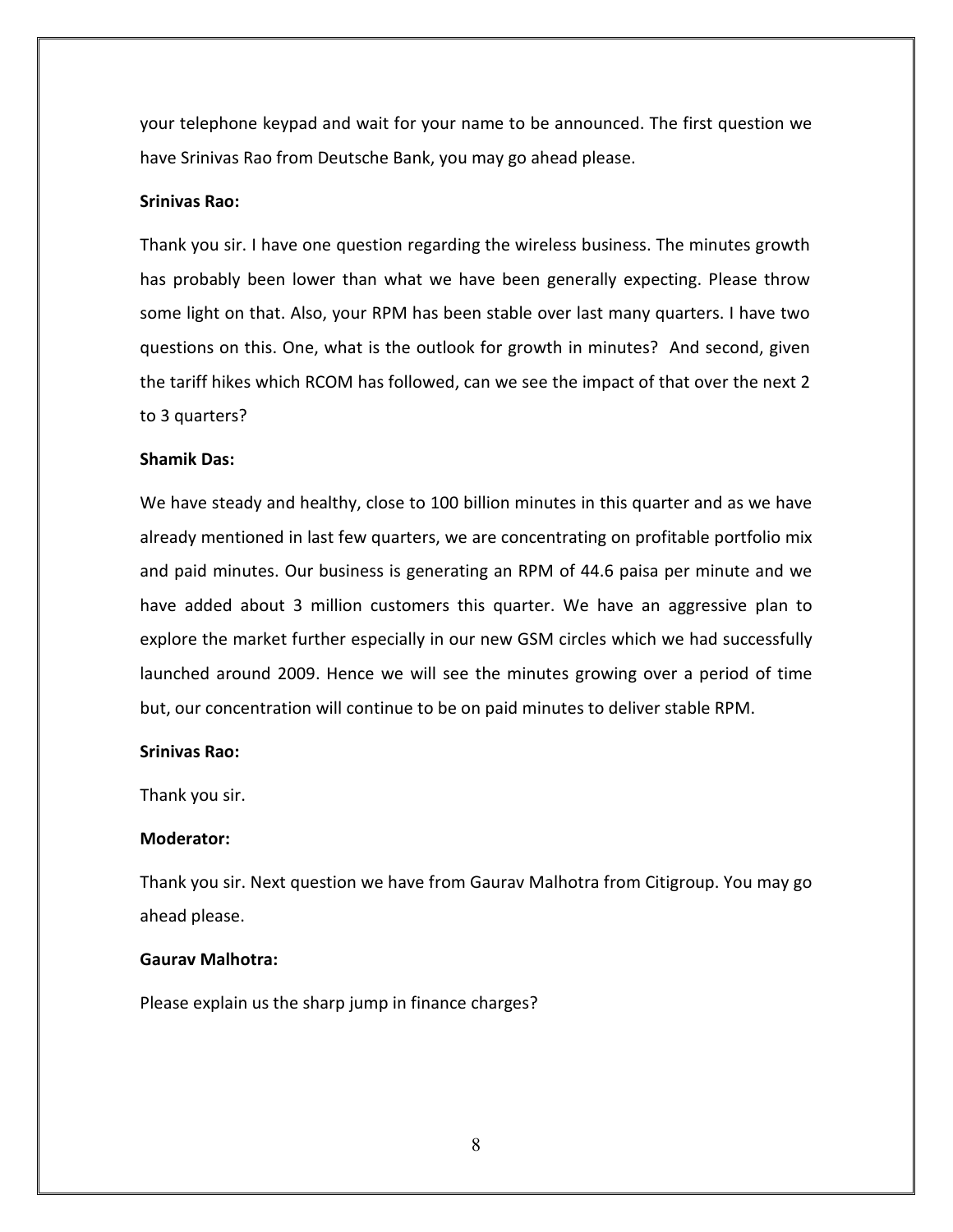# Arvind Narang:

The net finance charges have increased from Rs. 227 crore in Q2 to Rs. 378 crore in Q3 primarily due to the effect of net interest cost. The net interest cost on the gross debt is sub 5% which translates to approximately Rs. 378 crore.

# Gaurav Malhotra:

Thank you sir.

# Moderator:

Thank you. Next question is from Varun Ahuja from UBS Securities. You may go ahead please.

# Varun Ahuja:

What is the specific reason for depreciation to come down in this quarter and what can be expected in the future? Similarly on the Wireless business; EBIT has jumped up significantly from the last quarter while depreciation has come down significantly. What is the reason for this? And lastly, what is the non-voice percentage contribution?

# Arvind Narang:

Depreciation has reduced by Rs. 76 crore in this quarter on a q-o-q basis. The movement is on account of net impact of three main reasons. Firstly, there is an increase in depreciation because of the first quarter of full impact of the 3G. The second reason for depreciation to increase is the NGN project which has been completed and has been capitalized. Finally, depreciation has reduced significantly due to bringing RTL, one of the subsidiary's depreciation policy in line with the RCOM i.e. to straight line method which was earlier on WDV basis. We have mentioned that in the notes to accounts as well. The overall net effect of these three reasons is a decrease in the depreciation by Rs. 76 crore.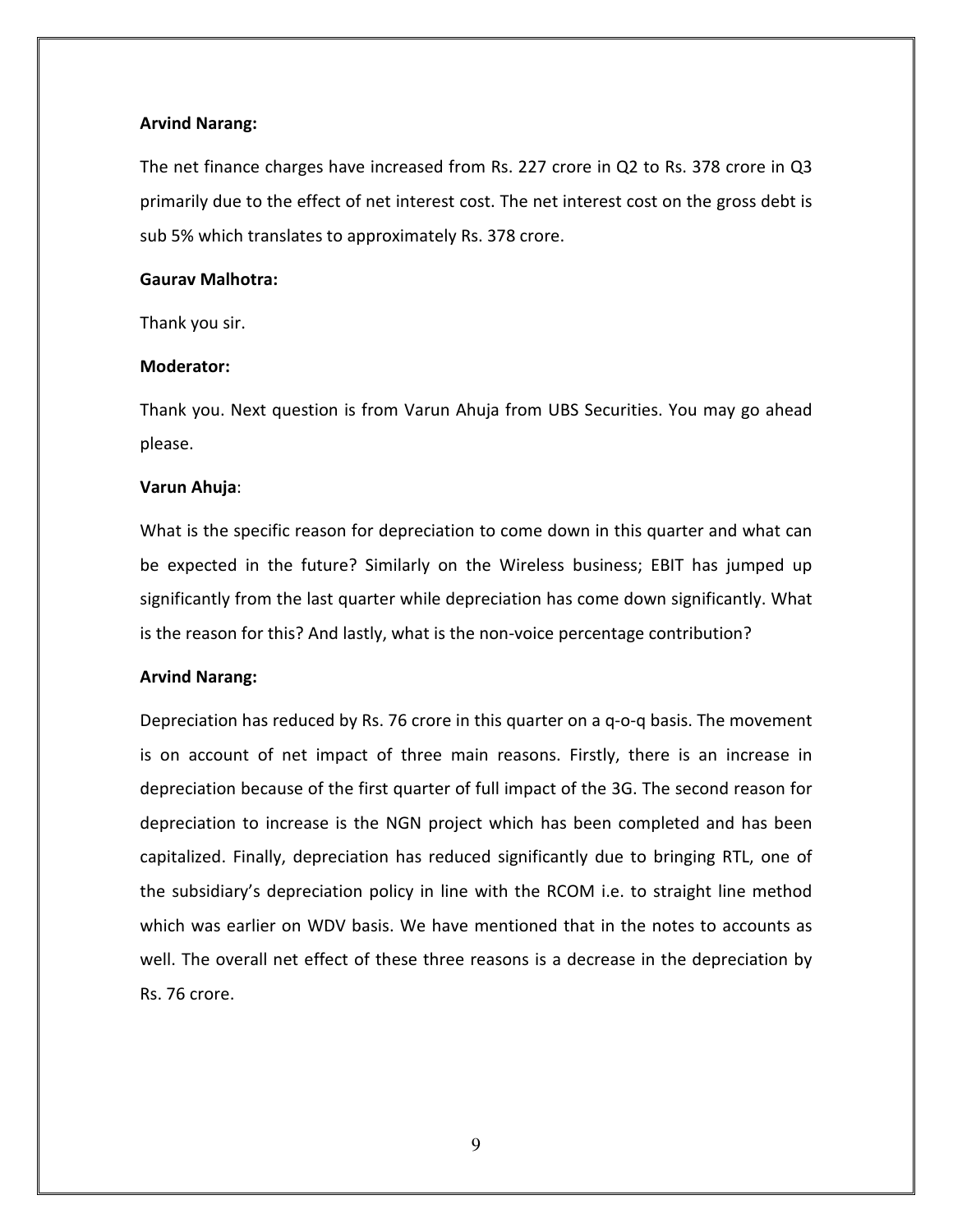#### Shamik Das:

I would like to address your question on non-voice revenue. We have the highest nonvoice revenue contribution in the industry which is ~20% of our revenue, primarily led by our data revenue which is growing quarter-on-quarter. We have implemented a specific strategy to grow our data revenue which is based on personalization, rich content, simplicity and affordability. We believe that the data has a huge potential to grow and we are the largest data player in the market having covered about 1,000 cities for high-speed data through CDMA and about 333 cities for 3G. We will continue to drive our growth on non-voice data revenue quarter-on-quarter.

#### Varun Ahuja:

I just have a follow up to the previous question. In last quarter also you mentioned nonvoice revenue to be  $\sim$ 20%. Is there any jump in that number or it is still at the same level?

#### Sanjay Behl:

In the last quarter we had 2.1 million active 3G subscribers on our network which has gone up in the current quarter to 2.8 million. This is the most accelerated growth of activated 3G subscribers amongst any operators and has led to an accelerated growth of data. We have seen a reasonably good month-on-month data revenue growth which is ahead of voice revenue growth. We are well above 20% on our data revenues with an ambition of doubling it in the next 3 years.

#### Varun Ahuja:

Where do you book the revenue in tablet, is it in the mobile or the other segment income?

#### Sanjay Behl:

It is booked in the mobile revenue.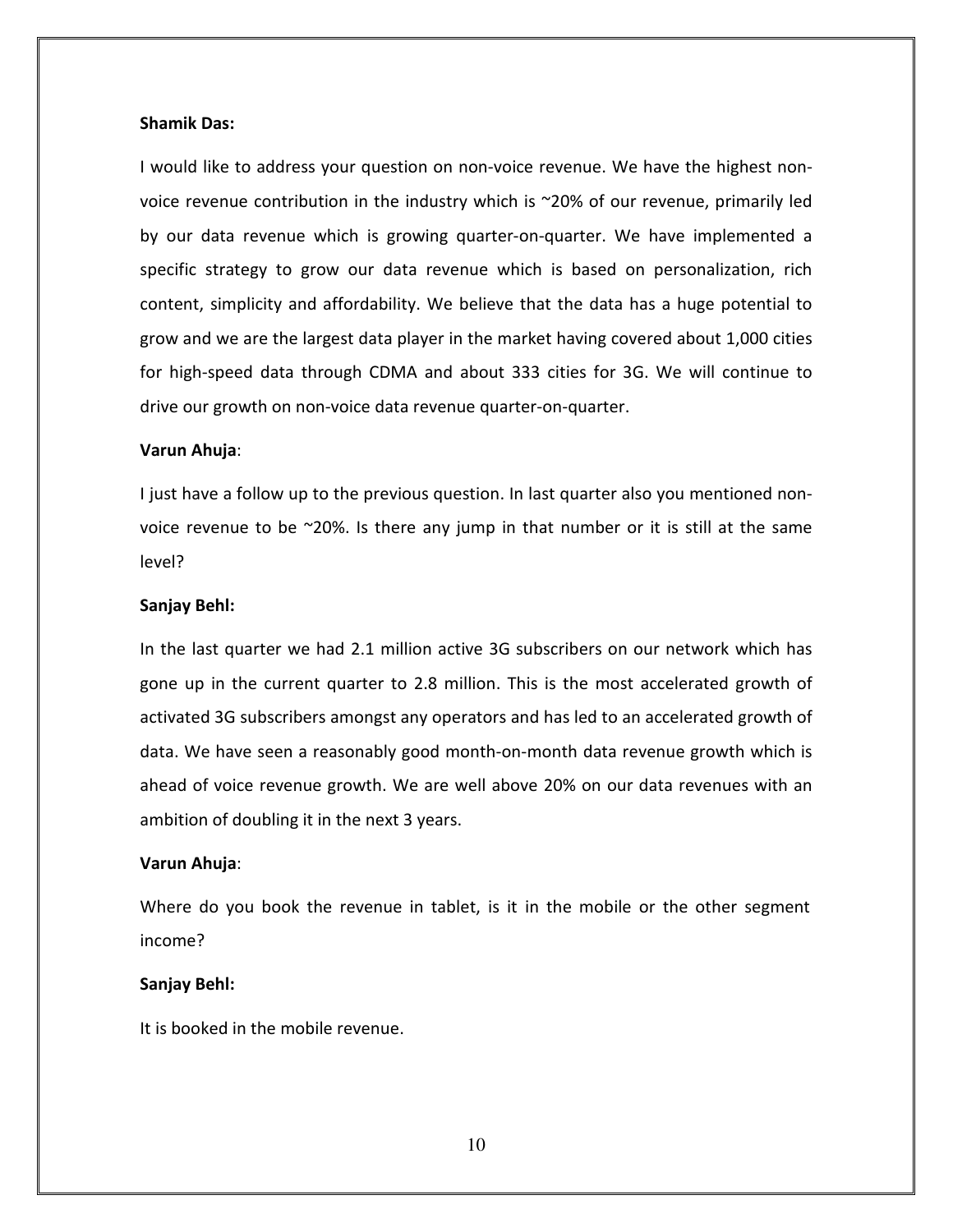## Varun Ahuja:

Thanks.

#### Moderator:

Thank you sir. The next question is from Rajiv Sharma from HSBC. Please go ahead.

#### Rajiv Sharma:

In the initial remarks you mentioned that you are taking various initiatives to revive the CDMA business. Could you throw some light on that?

# Shamik Das:

CDMA is RCOM's core business having a very healthy customer base which is delivering a very healthy data revenue growth through HSD platform across 1,000 towns. We have taken a couple of initiatives which are helping us to sustain the voice part and exponentially grow the data part of CDMA. Currently there is a choice of about 70 handsets available in the market, and to which we have added 7 more handsets in the price ranging from Rs. 2,000-2,500 up to Rs. 13,000. We are also looking for a high end smartphone coming into this category. Also, we will be the first operator to launch branded CDMA tablet in the market very shortly. So the entire ecosystem of devices is being actively pursued. Thus, we are doing 2 to 3 specific initiatives at a time, growing the network and also at the same time enhancing our distribution reach and launching the attractive devices for exponentially growing the data part of CDMA.

#### Sanjay Behl:

The device lead strategy, which Shamik just talked about, is coming from both proprietary devices as well as open market devices. Proprietary devices, both in terms of entry-level handset as well as high end handsets. And there is a the value strategy that we are offering. The core of our CDMA business has been built on unlimited callings. We have fairly large on-net community and the propositions will be strengthened through plans like Mera Plan.

11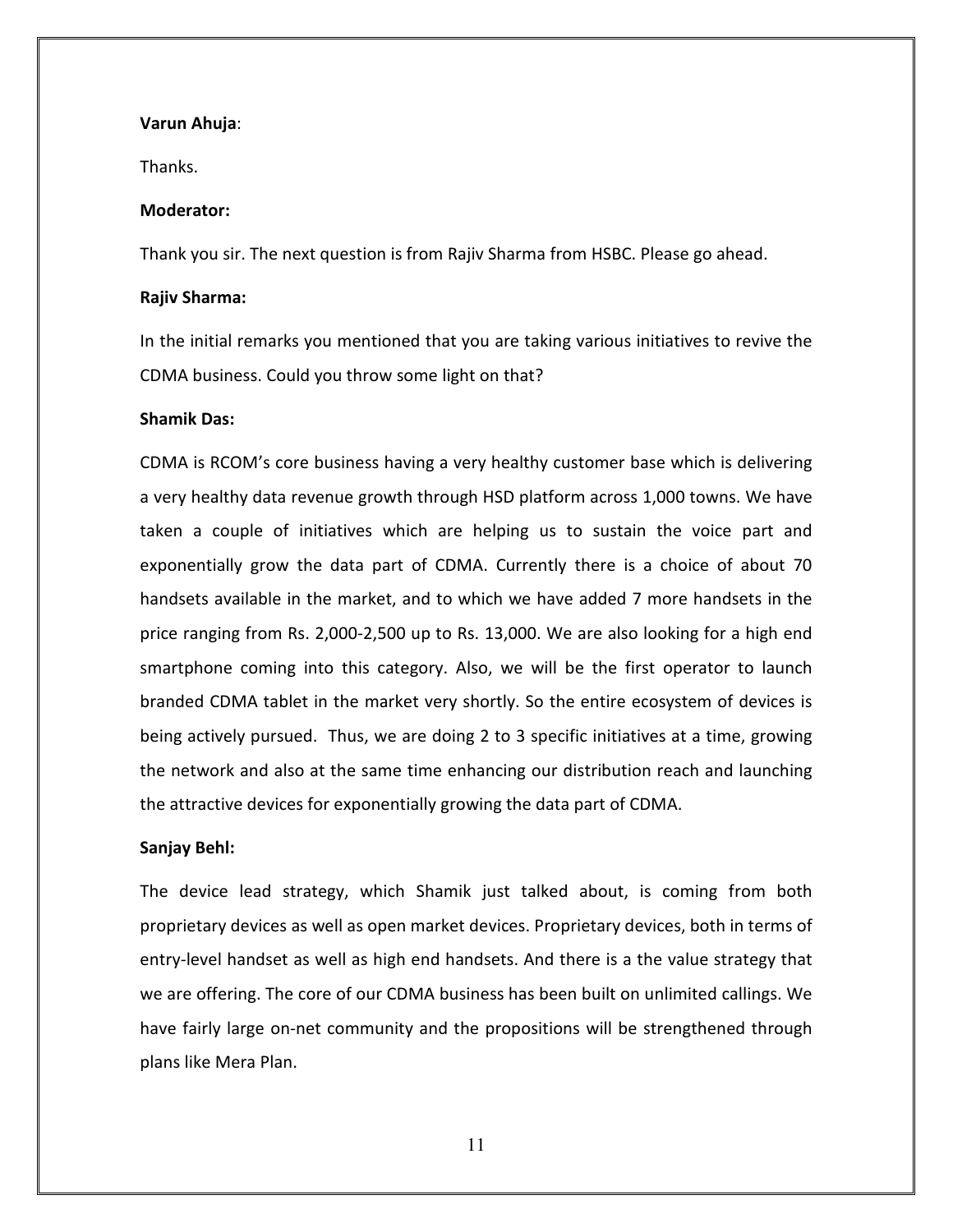## Rajiv Sharma:

The last point is somewhat conflicting with your overall strategy of paid minutes. You are saying unlimited calling but we have seen a cut down in FAT for the last 6 to 8 quarters and it continues. Could you help us understand?

## Sanjay Behl:

Actually the strategy is not only on paid minutes but also on the profitable growth of revenue, that is the totality of the strategy. The "Mera Plan" pack is adding critical local on-net paid minutes that have the highest retained profitability for the business. So from profitability perspective very high level of margin accrual happens if there is a large on-net minute being marketed in the system. And there is a fare differential policy which comes in, which limits unlimited kind of usage of any of the packs and these obviously come at certain consideration that you have to pay. So, there is an upfront payment which itself accounts for usage. So overall, one will have to walk very carefully as the marketer to balance and blend the portfolio to maintain RPM and also retained profitability from the RPM. So it is a fair game that one needs to play.

#### Rajiv Sharma:

How much of your revenue comes from CDMA business currently?

# Arvind Narang:

We don't disclose revenue based on the technology. However, the subscriber numbers are already in public domain to consider.

# Rajiv Sharma:

You launched some products in the GSM segment sometime in the end of December 2011. How much is the traction on that product and what kind of benefits, can we see in KPI's in the next quarter because of that product?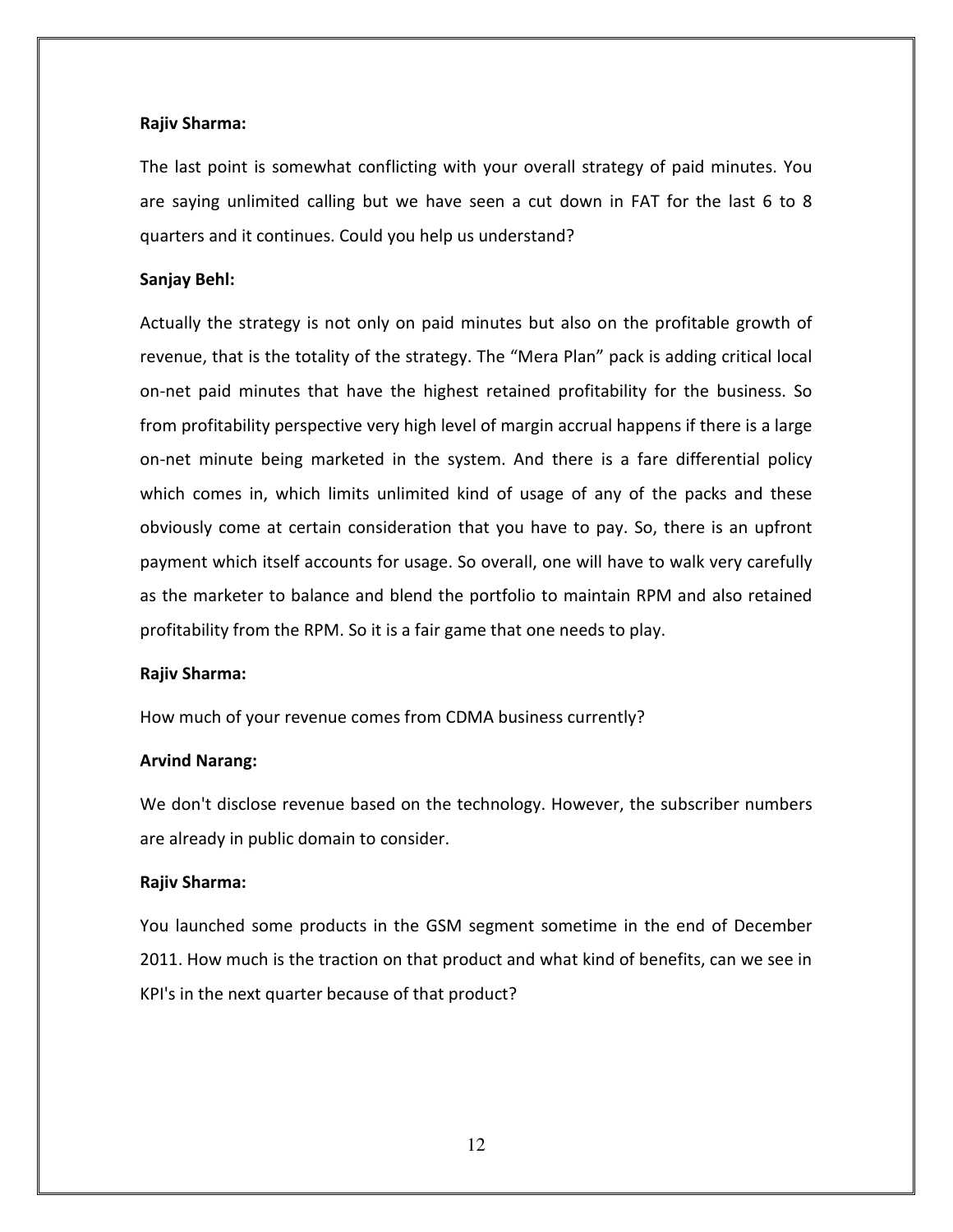## Shamik Das:

There are many existing plans in the market that offer a similar value proposition. The 'Mera Plan' offers heavy usage of 500 min of off-net usage which is far higher than our current off net usage. This plan is actually an effort to make RCOM GSM SIM as the primary SIM for our new customers in the present multi-SIM scenario. This is the primary objective to launch such a product to build a much higher level of on-net community and reduce the value churn from the existing and new RCOM customers. This is actually on the line of innovation, which RCOM keeps on offering to the market and create a different market segment which actually induces higher level of usage as well as get retained within our network. With this plan, we intend to build a strong onnet community and increase customer stickiness. We have got an excellent response from the market; not only from the customers but also from the retailers and distribution community. This product is also delivering healthy ARPU.

#### Rajiv Sharma:

Could you give us the number of towers which are on both GSM and CDMA, and the number of 3G BTS?

#### Arvind Narang:

Our captive tenancy is around 1.5x. Tenancy of 0.5x comes from CDMA on our total base of around 50,000 towers while our total tenancy is around 1.85x. The rest comes from third parties. We are providing 3G services in about 333 towns through 11,000 sites.

#### Rajiv Sharma:

Thank you very much.

## Moderator:

Thank you very much sir. Next question is from Vivekanand from MF Global. Please go ahead.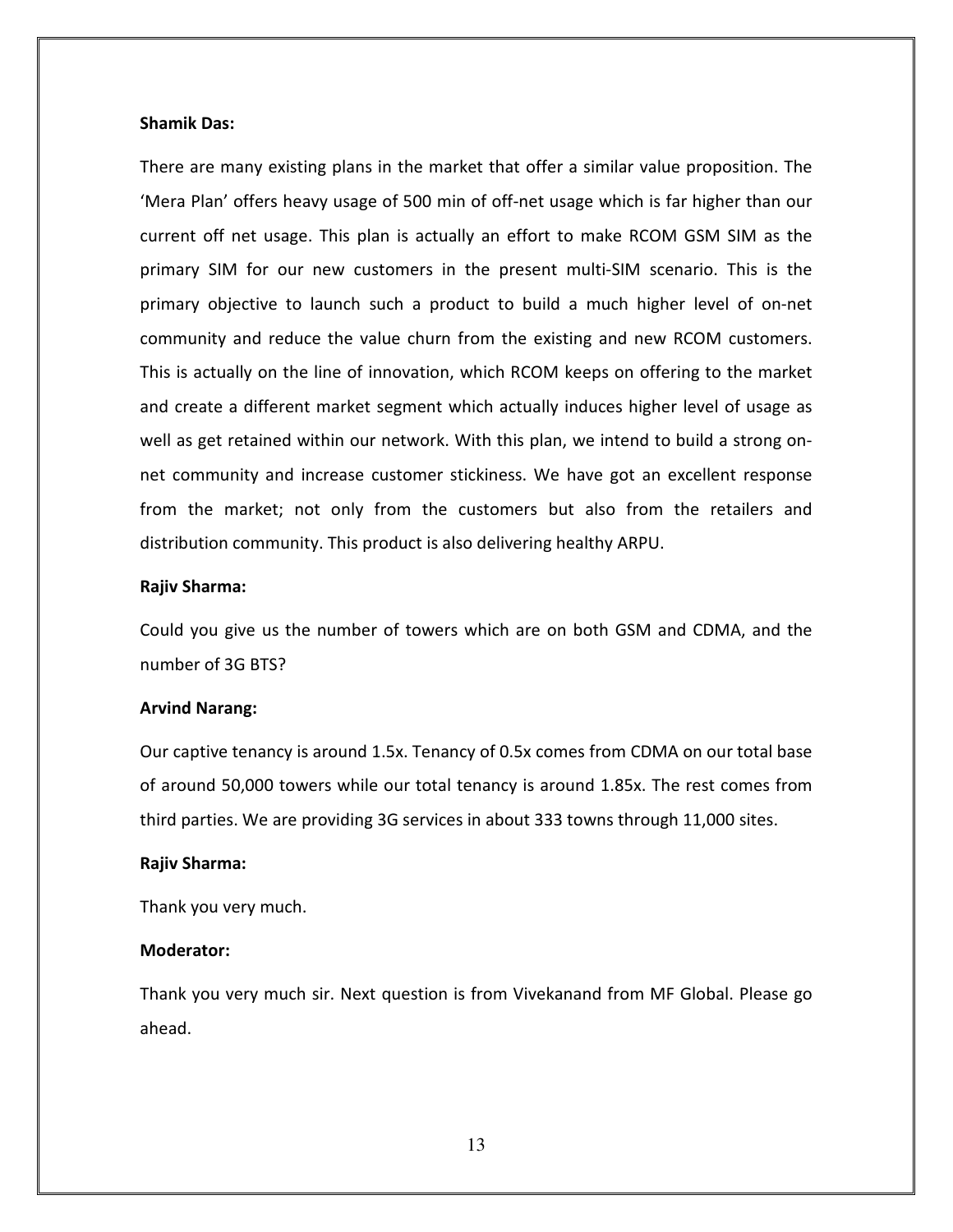# Vivekanand:

I had a query on the 3G data trends. What is the average active user's 3G monthly data consumption and what would be the incremental ARPU? What is the Capex guidance for FY13?

# Sanjay Behl:

On the 3G data we are seeing ARPUs in the range of Rs. 500-600. That is the blended ARPU of a pre-and post-paid user today with a postpaid user closer to the range of Rs. 800-1,000 and prepaid at about Rs. 250-350. The data usage is in the range of 800 MB to 1GB.

# Vivekanand:

What would be the incremental ARPU on account of 3G for these users; incremental over the voice ARPU?

# Sanjay Behl:

That would be about 2.5x-3x times, on the blended ARPU.

# Vivekanand:

Sir if I understand that correctly, these users would typically be Rs. 300 voice ARPU users and over and above that they would be using data

# Shamik Das:

The factor of 2.5x–3x mentioned is with respect to average ARPU and not for any specific segment.

# Arvind Narang:

The Capex guidance for this fiscal year is Rs. 1,500 crore and we are on track. Our Capex guidance for the next year will be provided in Q4. It will remain low as the peak of capex intensity is already behind us which we have stated earlier also.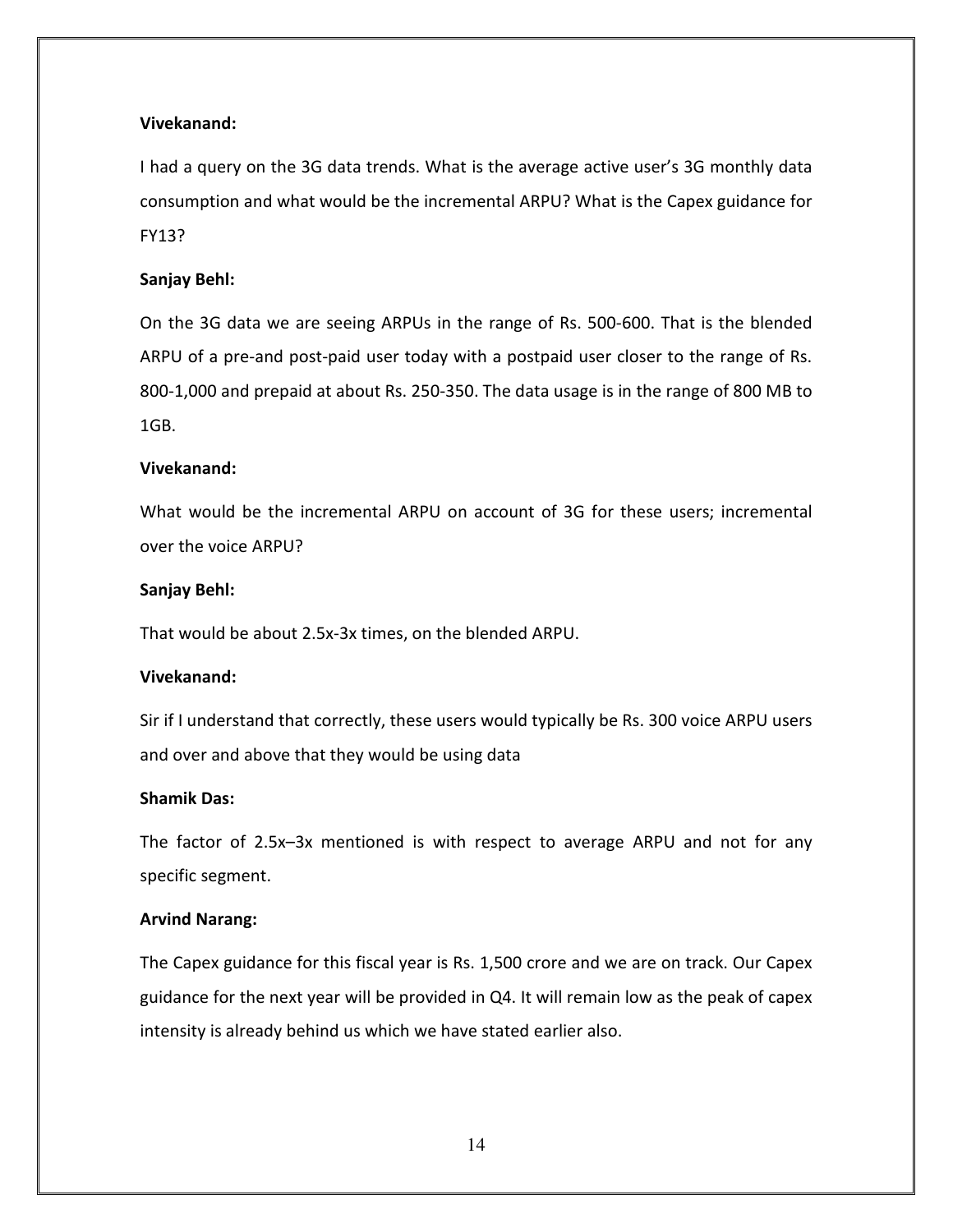## Vivekanand:

Thank you sir.

## Moderator:

Next question is from Amar Mourya from IndiaNivesh Securities. You may go ahead please.

## Amar Mourya:

I have one book keeping question. Why the financing charges have gone up in this quarter?

# Arvind Narang:

As mentioned earlier, the net finance charges have increased from Rs. 227 crore in Q2 to Rs. 378 crore in Q3 primarily due to the effect of net interest cost. The net interest cost on the gross debt is sub 5% which translates to approximately Rs. 378 crore.

## Amar Mourya:

Thank you sir.

## Moderator:

Thank you. The next question is from Anirban Roy from Morgan Stanley. You may go ahead please.

# Anirban Roy:

What is happening on the tower sale for your Company? Why is there a decline in traffic trends and when do you see it growing?

## Shamik Das:

We will take the second question first. This quarter, our total voice minutes have grown by about 1% to 100 billion minutes. The traffic is of two types - one is voice traffic and the other one is data traffic. Voice traffic is currently going through some rationalization however we are continuing with the profitable mix of portfolio strategy and maintaining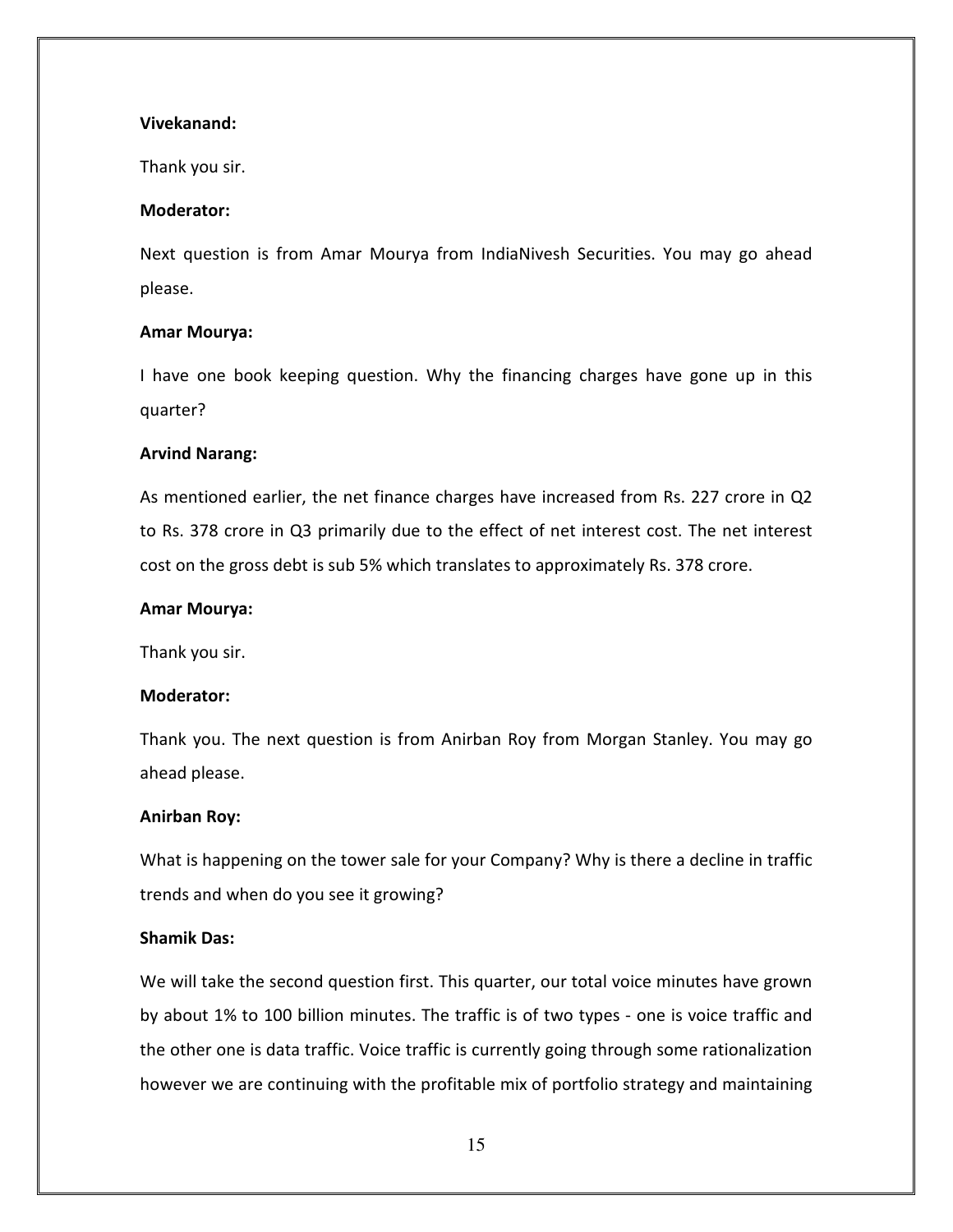the paid minute growth. But in data, we are seeing tremendous growth coming in, mostly in HSD data portfolio. Gradually, we are also seeing traction coming in on 3G traffic. We believe that the industry will continue to grow in traffic and RCOM will also grow its traffic.

# Anirban Roy:

Could you give us some numbers on that may be for the next quarter and the next year?

## Shamik Das:

We will not be able to give a forward-looking statement but if you see our recent traffic pattern, our total MOUs have grown.

# Anirban Roy:

Voice traffic for one of your competitors was much higher. So what is actually keeping yours down?

## Punit Garg:

The 'Mera Pack/Mera Plan' which we mentioned earlier has already started showing good results. Hence, the traffic has started increasing. We have received very good response from customers and from retailers, and distributors as well.

#### Arvind Narang:

Tower sale is progressing well but we won't be able to share any specifics at this stage. We will provide the details at an appropriate time.

#### Anirban Roy:

All right, thank you.

# Moderator:

Thank you sir. Next question is from Shobit Khare from Motilal Oswal Securities. You may go ahead please.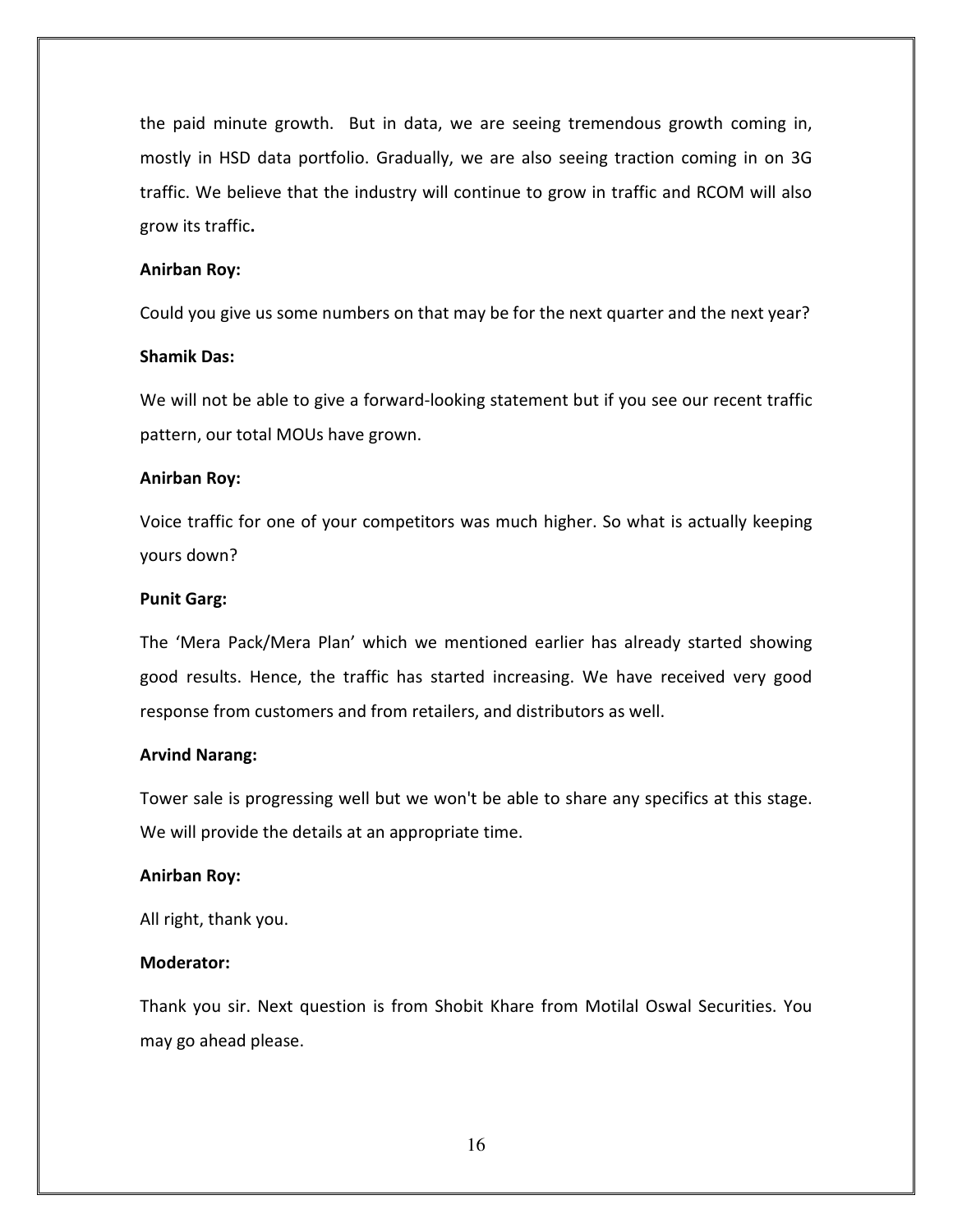#### Shobit Khare:

Good evening and thank you for the opportunity. I have three questions; One, could you share what has been the growth in the dongle business and how the growth has been after launch of 3G services this year? Second, what could be the revenue as well as cost implication of the licenses which have been cancelled? How is RCOM exposed to some of these new operators? And third is on the GSM spectrum. Does RCOM plan to bid for more spectrums after this recent judgment? RCOM is still having 4.4 MHz, so what is the path going forward for further spectrum in the GSM business?

## Shamik Das:

Regarding the 2G spectrum auction question; RCOM holds Pan India CDMA at 800 MHz and GSM at 900 MHz & 1,800 MHz spectrum. Additionally, RCOM has won spectrum for 3G in 13 circles in 2,100 MHz band. It is our endeavor to provide unmatched network experience coupled with wider choice of technology to our 150 million plus customers. At the same time, we also want to maximize return to our shareholders. To achieve the stated object we would like to take a call once the spectrum comes for auction and detailed guidelines are announced.

#### Punit Garg:

On the second question regarding the impact of 122 license cancellation on RCOM, we currently do not see any impact on our business.

#### Sanjay Behl:

On the dongles side, it is clearly visible that the competitive intensity in the space has gone up with incumbent GSM operators now coming with the offerings on 3G. In any industry, the competitive intensity goes up when the rate of growth starts to accelerate. We have been seeing this acceleration in the data space which is a good news for us because we are market leaders in data which manifests itself from the fact that we have the largest distribution footprint as far as number of towns is concerned and offer widest choice of access devices. So overall, we are seeing heightened activity and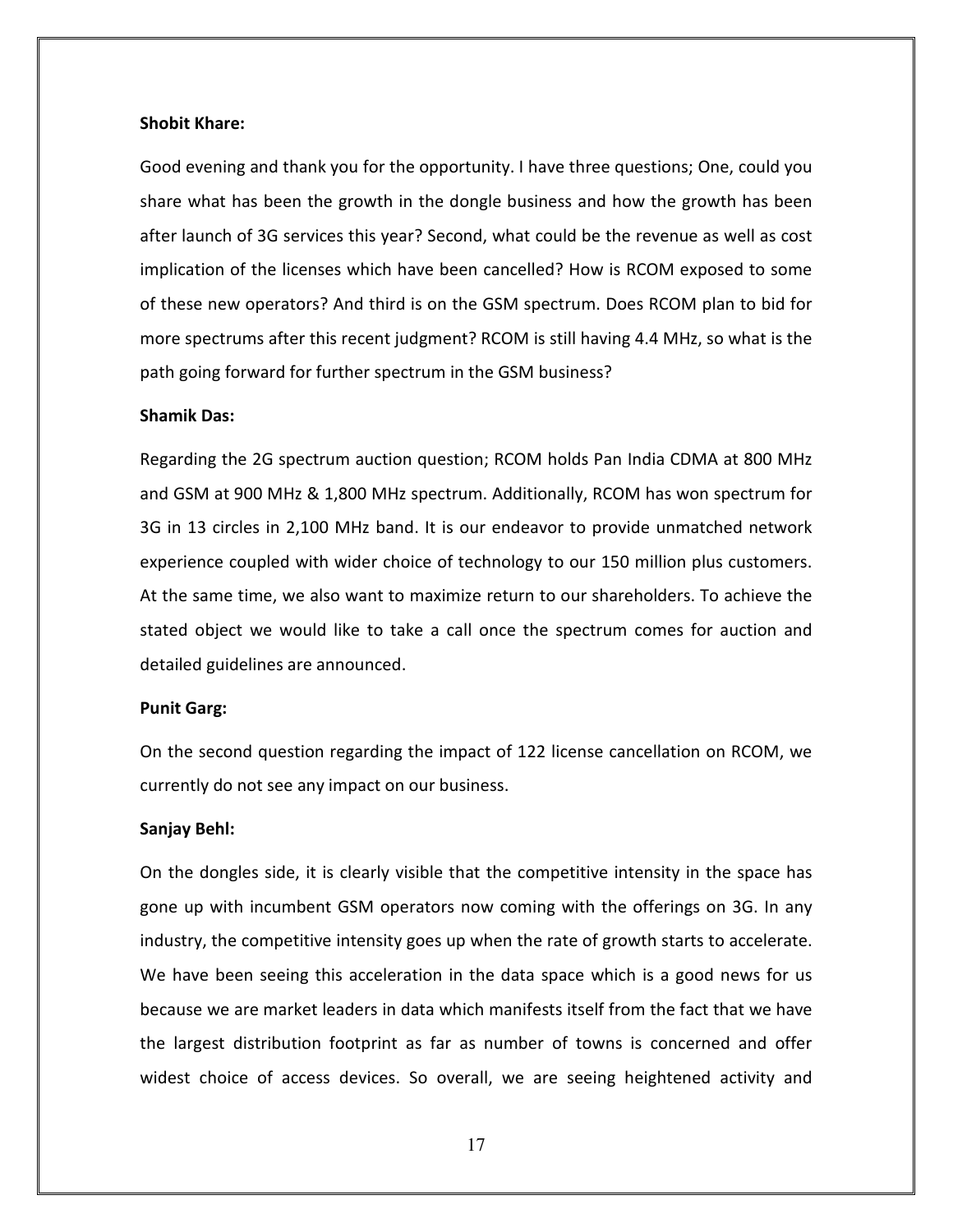competitive intensity, leading to an accelerated market growth. And RCOM has continued to enjoy the market share of this accelerated market space. We will not able to share specific numbers at this point of time but overall we expect that this market is going to more than double in the next 3-5 years.

## Shobit Khare:

Thanks a lot and all the best.

#### Moderator:

Thank you. The next question is from Sachin Salgaonkar from Goldman Sachs. You may go ahead please.

## Sachin Salgaonkar:

I have two questions Sir. Firstly, post license cancellation notice; is RCOM seeing subscribers of these new operators trying to port-out and with that respect, do you have any strategy on targeting some of it like, raising some distribution commissions or actively targeting them to port-in to your network? Secondly, when I look at your capex spend for the last few quarters and compare it with the other listed operators, your capex is significantly lower than others which also gets translated into slightly lower revenue market share (RMS) or the loss of RMS, which we are seeing for few quarters. Does RCOM see this trend reversing where your capex investments pick up on a YoY basis and hence may be getting reflected into a RMS increase also? Thank you.

#### Shamik Das:

For RCOM, the business is as usual. As the competitive intensity will continue in the market, there is no change in customer acquisition plan or program by RCOM so far. Coming to the second point, on capex investments vis-à-vis RMS, already the investments have been made on different technologies whether it is 3G, 2G, CDMA, data as well as voice and we don't need to immediately invest in enhancing the network. In case of HSD data, during the last one year, we have expanded from 65

18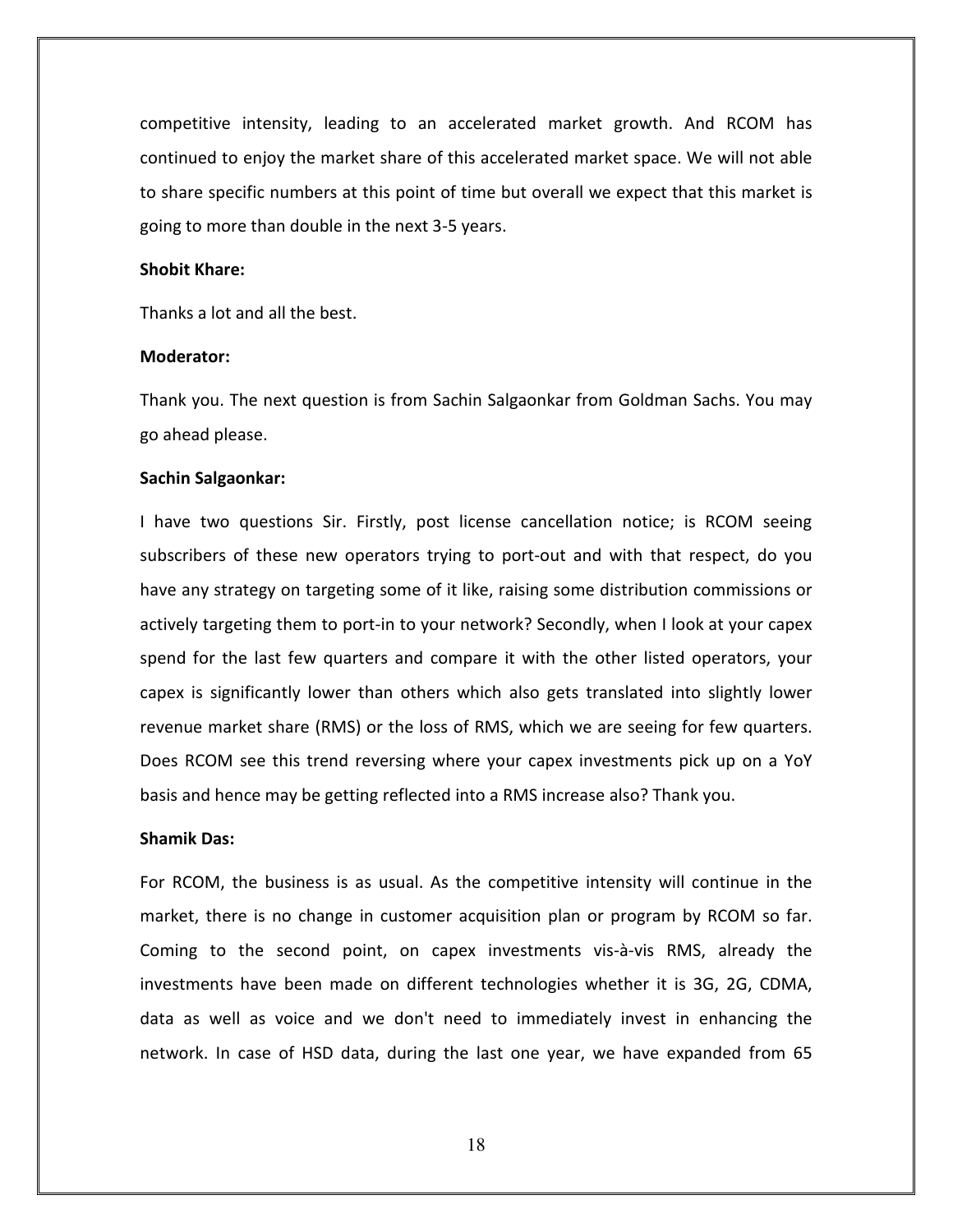towns to 1,000 towns and going forward we may expand it further. Our current capex outlook on voice front is that we don't envisage further investment immediately.

#### Sachin Salgaonkar:

Sir, just a follow-up on that one. When I am basically looking at your capex spend on yearly basis and on a quarterly basis even after 3G licenses were given couple of years ago, I don't really see the capex picking up that much. What kind of investments are you talking on WCDMA platforms since you got 3G? Sir, if you could throw a color on how many Node Bs are you having or what's your population coverage on WCDMA basis visà-vis your 2G coverage?

#### Punit Garg:

On 3G side, the total capex incurred was about Rs. 10,500 crore which included spectrum payment plus the capex on equipment. If you refer to TRAI Quality of Service (QoS) reports with respect to RCOM, in five circles we are the clear leader and in other circles, we are among the top three players. This was possible as we have invested sufficient capital expenditure in our pan India 2G network. When we rolled pan India GSM network out in 2009, it was 3G ready and with minimal additional capex we were able to launch 3G services. In case of other operators, considering the ageing of the assets, they have to replace some of the equipments which are already 12 -13 years old. But, in our case, GSM being a newer rollout, our capex investment would be much lower for next few years as we do not have a replacement cost which is required.

#### Sachin Salgaonkar:

Thank you sir.

## Moderator:

Thank you. The next question we have from Reena Verma from Merrill Lynch. You may go ahead please.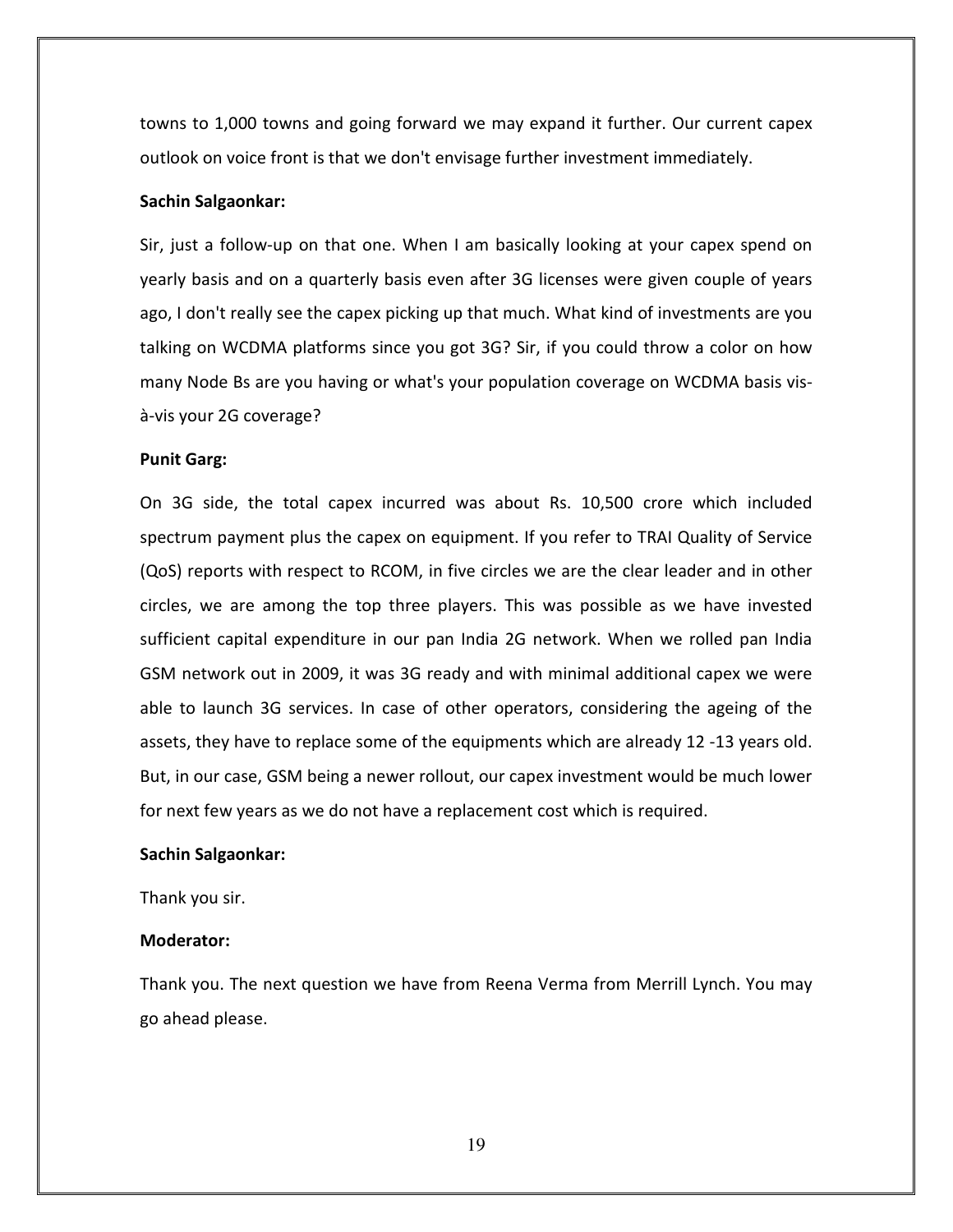#### Reena Verma:

Just a few questions, firstly from the housekeeping perspective. Your network cost appears to have shown a significant jump but all your divisional margins are fairly stable. I just wanted to know what is the increase in network cost attributable to and for which division? Also, Arvind you said that the rise in finance charges is due to net interest cost rising. Can you just elaborate what you really mean? Does it mean that the interest income shrunk because your debt levels have not moved up that much? And just on the strategy front, if you could share with us your outlook on tariff going forward, particularly in light of comments by some of your competitors and also the recent consultation paper from TRAI, how are you thinking about tariff? Thank you.

#### Arvind Narang:

I will take your first two questions, on network cost and on the interest cost. The network cost has gone up by around Rs. 121 crore in this quarter primarily on account of three reasons. One, there was a major fiber cut, which has happened on our Flag submarine cable network, which is a one-time cost. Second, there was some additional maintenance costs being provided in the Flag and third is that this is the first quarter for the full 3G sites. However, the network cost is in line over a period of time. If you see the network cost for the last 8 to 10 quarters it has been in the range of Rs. 1,350-1,500 crore and in this quarter it is Rs. 1,495 crore, which is in the same range as mentioned.

#### Reena Verma:

Sir, how much is the one-time cost for Flag fiber cut?

# Arvind Narang:

One-time cost is, approximately, Rs. 90 crore. Regarding the finance charges, the whole effect is because of the net finance charge. In the last quarter, there was a modest interest income and that is why there is a difference. But if you look at the current number i.e. Rs. 378 crore and see in terms of the cost of debt on our gross debt you will find this is in the same range, which we have been saying as less than 5%.

20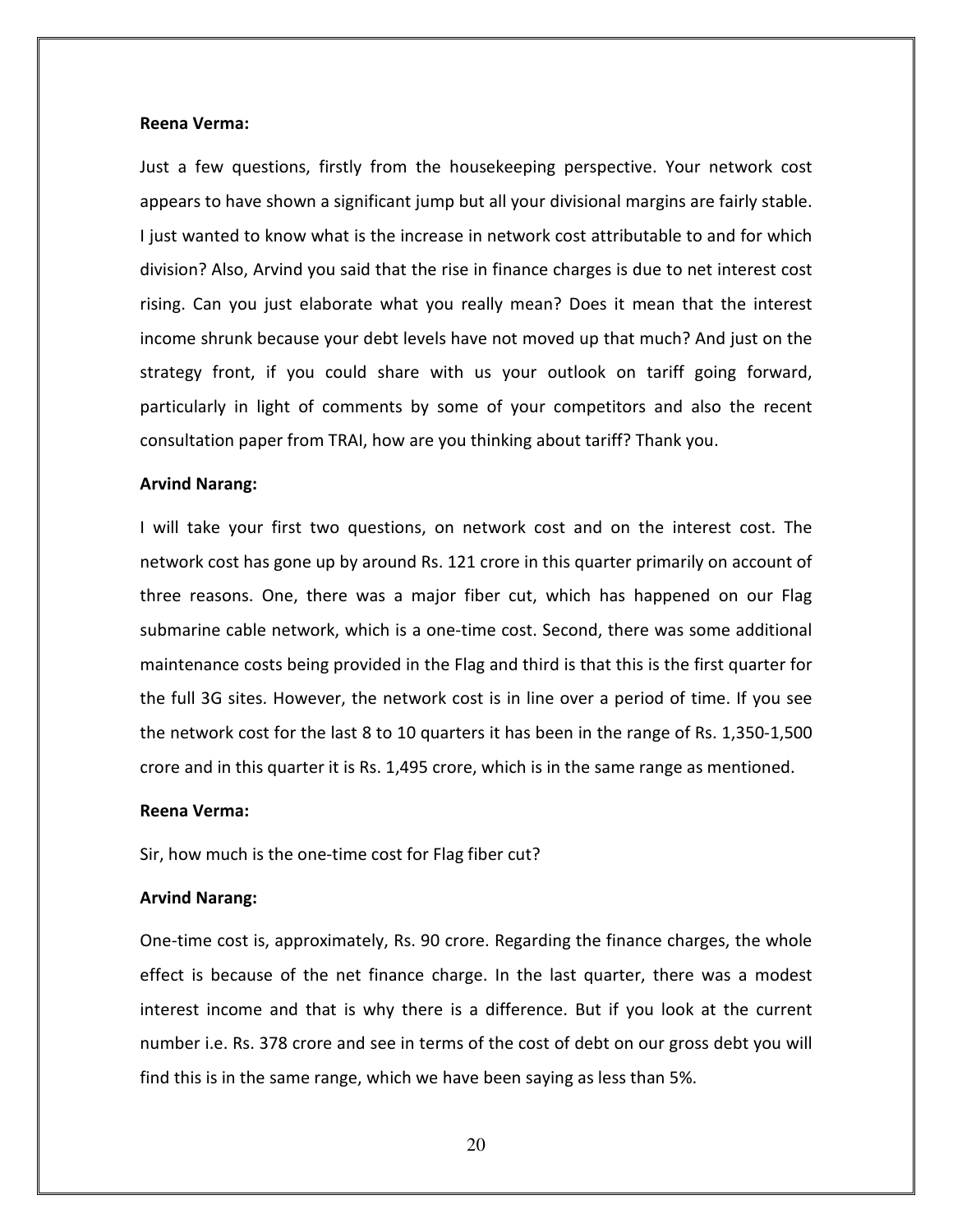## Reena Verma:

Sir, this level of interest expense of about Rs. 3.8 billion, is it sustainable level for the next 2 quarters?

#### Arvind Narang:

Yes, it is likely to be in this range.

## Reena Verma:

Thank you sir.

## Shamik Das:

Coming to your question on tariff, a couple of months back, there was an increase in tariff. The major reasons being the inflationary pressure on cost and the increase in input cost. But we didn't see much elasticity post increase of the tariff and we see that the market has accepted this tariff hike. We will evaluate how the telecom industry is evolving from here now and take a decision accordingly.

# Reena Verma:

Does that mean that you will be happy to participate in tariff cuts, if we see that?

# Shamik Das:

We will observe and see how the other players in the industry are reacting to that and then we will take our decision accordingly.

# Reena Verma:

Thank you sir

# Moderator:

Thank you. Next question is from Srinivas Rao from Deutsche Bank. You may go ahead please.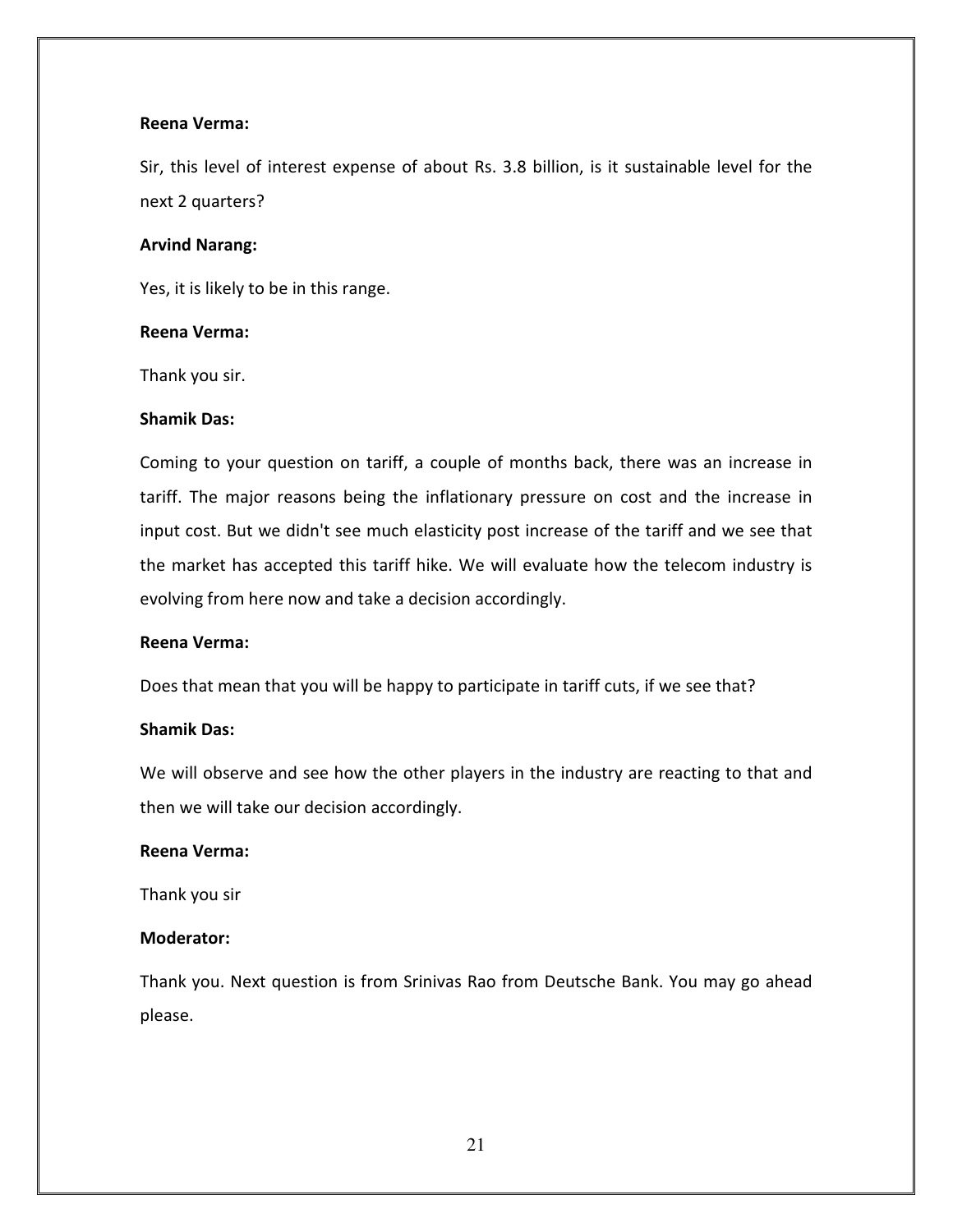#### Srinivas Rao:

I wanted to check with the level of margins, which is generally higher than the other players but, there is a modest increase too. Given that your revenue share has generally either been stable-to-falling over the last four quarters, how do you explain an increase in your margins, and the fact that you have three network technologies to work with? Finally, please help us understand the improvement in margins in this quarter?

#### Punit Garg:

Is your question at RCOM level or on the business segment level?

## Srinivas Rao:

The particular question pertains to your wireless business. It is bit surprising that despite having three networks and they being larger than what we assumed in the synergy in the networks, the revenue shares have not changed much and your minutes growth has not been significant to give any economies of scale over the last couple of quarters?

#### Arvind Narang:

One of the biggest reasons for more profitable business model is our non-voice business which is largely driven by the data, CDMA, 1X, EVDO as well as 3G. All these are much higher in proportion versus any other player in the country. Also, the incremental economics of this (data) business is extremely profitable. We have already incurred all the costs whether they are on the utility side, the staff side, SG&A or in any other line item. So the incremental economics becomes much stronger. Moreover, operators don't have to pay any access charge / IUC for the data which exists in the voice business. So the profitability on an incremental basis is comparatively higher, especially when you are already profitable on that segment. This helps us to maintain or even improve profitability even if the revenue growth was marginal.

#### Shamik Das:

We have a healthy mix of data in our total revenue pie. We have also mentioned that we have about 20% non-voice based revenue. Monetization of the capex investment is